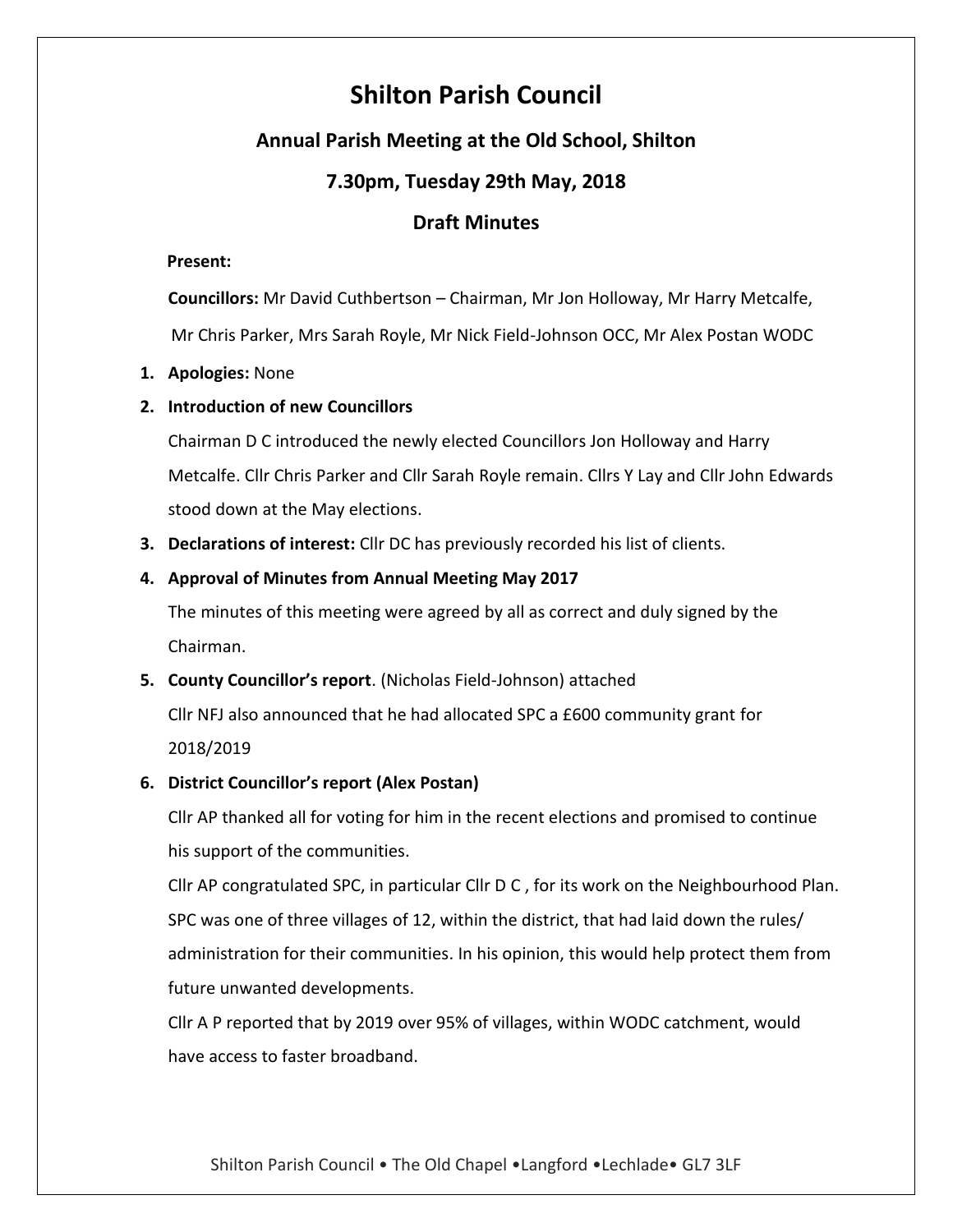6 continued……

Public transport was still a problem throughout the area for both political and financial reasons.

Cllr AP said that there was limited land available for new housing and that he is working closely with the new team at Carterton Town Council. He added that he hopes relations there will improve, scaling back the need for Carterton Town Council to expand outside of its boundaries.

## **7. Old School's Management Report** – Marilyn Cox

Marilyn reported that it's fund raising and activities were much the same as the previous year.

The main expenditure had been on improvements and decoration to the Village Hall. She gave thanks to Andy and Mandy Bray for all the work they had carried out in the Village Hall.

She also thanked Mrs Shirley Cuthbertson and her team, for their efforts in fundraising by means of car boot sales which was proving a good source of income.

There are 13 gardens open for Gardens Day in June which will provide additional income and as always volunteers are welcome. If anyone is interested in helping please contact Marilyn. She also asked for help for other activities during the year which would be appreciated.

The AGM is on the  $10^{th}$  July 2018

## **8. Welfare Trust Report** -David Cuthbertson

David reported that there were few financial movements during the year. There had been two grants awarded for educational purposes.

The significant change to the Trust was to approve its change of purpose in connection with CRTBO project. (N.B. It owns the land on which there are allotments and restrictions of use.) Applications had been made to the Charity commission to approve purpose of the Welfare Trust

At the recent Welfare Trust meeting, a proposal was made and agreed leading to a resolution to amend the existing scheme at a cost of £2000.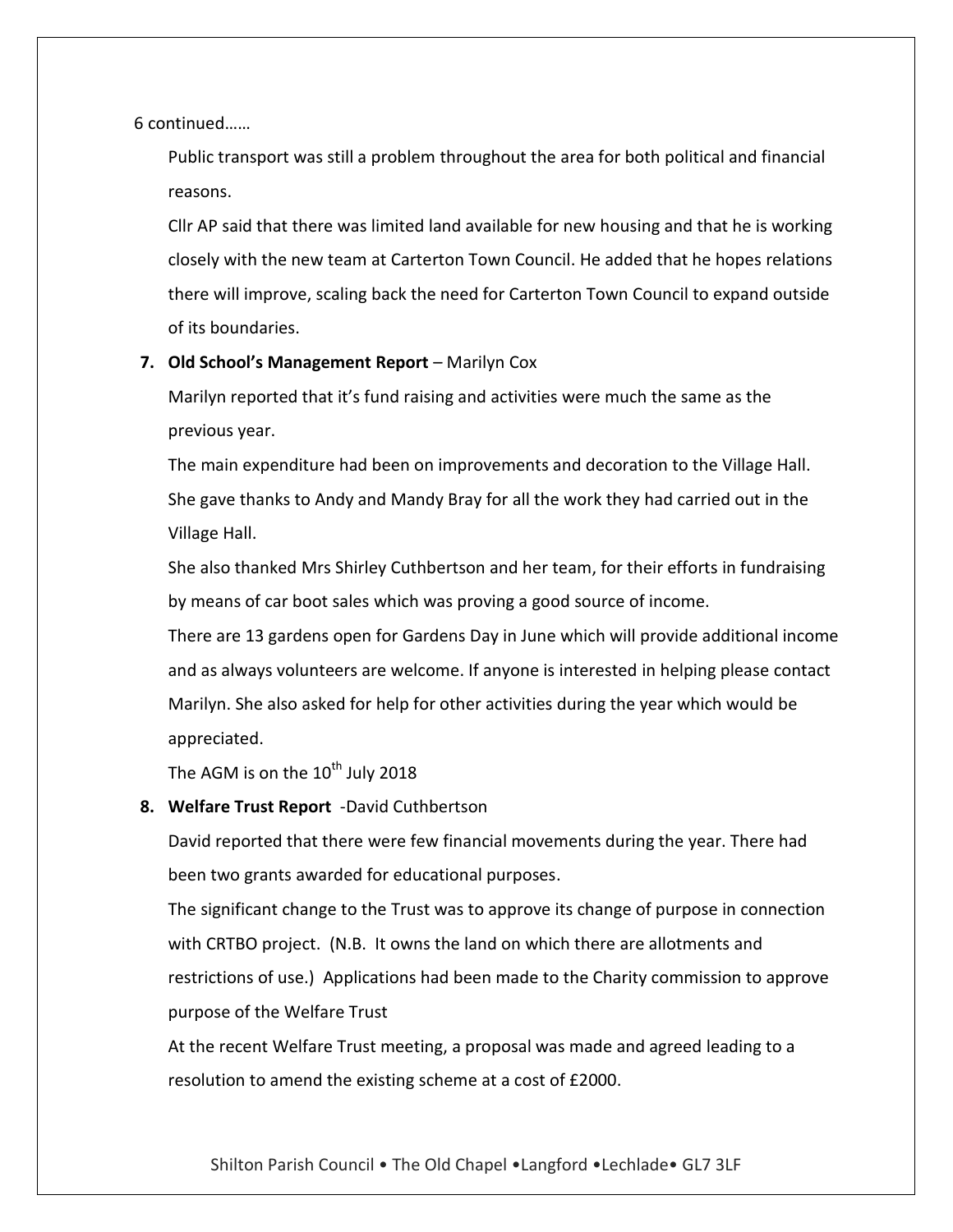## **9. Parochial Church Council's report –** David Cuthbertson

The proposed purchasing of additional land for the extension of the graveyard will now not go ahead as the cost was beyond the means of the funding and unsustainable. The PCC is aware of the problem.

Two questions from the floor:

- 1. Could the footpath through the churchyard be kept clear? Cllr DC said that the graveyard was now under SPC Village Maintenance program and would be strimmed and mown regularly during the growing season.
- 2. Dog fouling, in the Churchyard, is becoming a problem. Could a sign be put on the gate?

Cllr DC agreed to look into this.

## **10. Chairman's Report**

## **10.1 Finance.**

Cllr D C informed the floor that SPC had approved the accounts for 2017/2018. He added that SPC had allowed for the grass cutting contract to include the graveyard. SPC had also increased the number of grass cuts and included spraying of gutters and strimming.

#### **10.2 Neighbourhood Plan & CRTBO**

This is now with WODC for consultation. If there are no changes to be made this will then go on to Examination and a Referendum where everyone has the right to vote. If accepted the Community Land Trust will draw up a new lease. A grant is in place to cover this.

## **10.3 Flood Defence & Shill Maintenance**

A meeting was recently held with Mr Laurence King, Chief engineer of WODC, concerning the Shill and the bund. LK suggested that a specification should be drawn up of necessary works to be done and to use the flood defence fund to cover costs. It would then be prudent to form a memorandum of understanding for the land owners abutting the Shill and the Bridge. As the riparian owners, they would be legally obliged